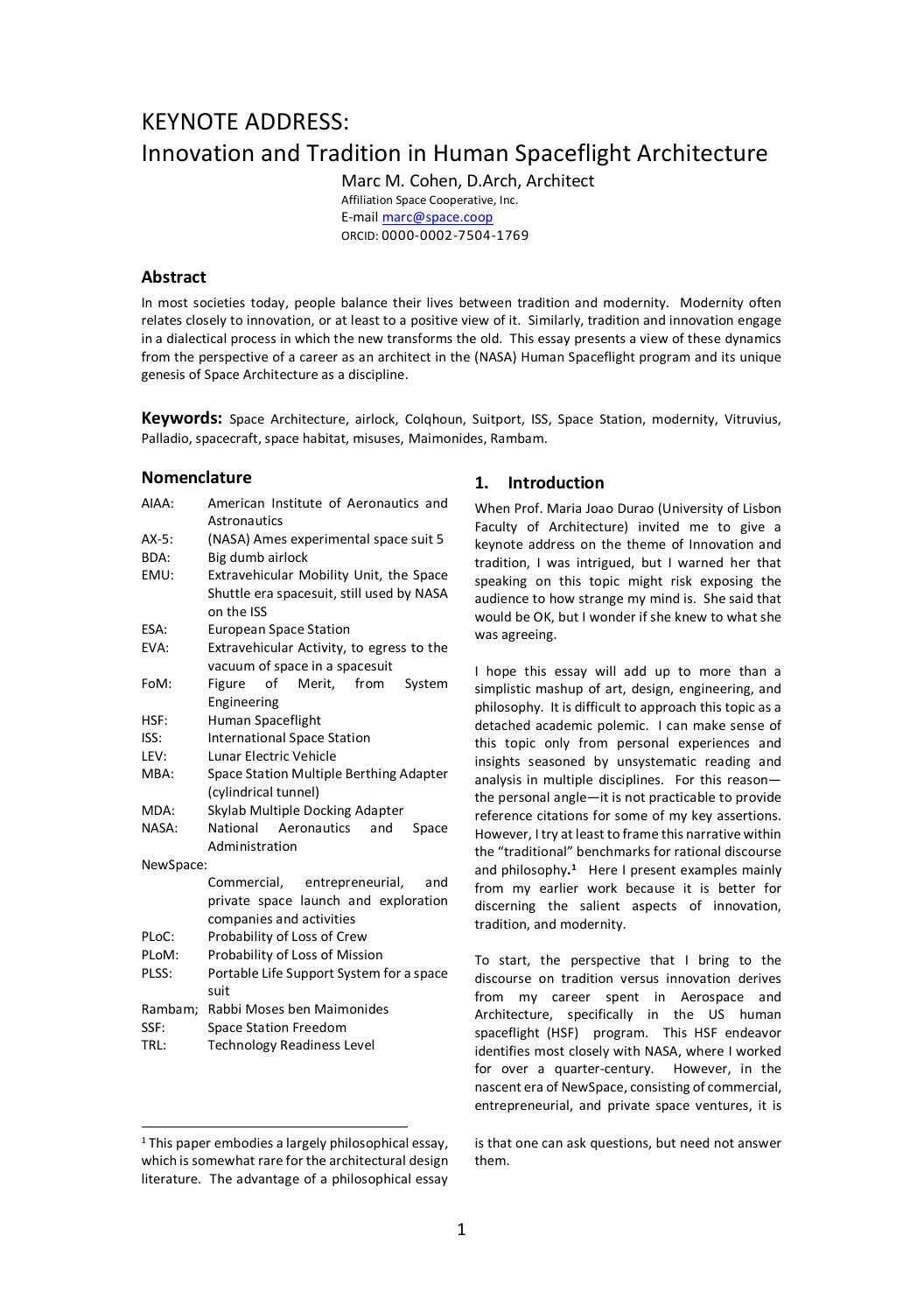becoming the province of many startup companies. I come to innovation from the NASA *tradition* that the team takes priority over the individual contributor. I carried this approach—this attitude—into my post-NASA career for Northrop Grumman, my own (former) business Astrotecture®, and in my current participation in Space Cooperative. *It's not about me.* My contributions consist primarily of "getting out in front" of major programs to focus on identifying which innovations the human space program will need. Next comes formulating the concepts and proof of those concepts to demonstrate their feasibility and advantages.

# **1.1 Buckminster Fuller and his Dymaxion Principle**

Buckminster Fuller was my earliest mentor. I attended many of his lectures from 1970 to 1982 and listened to the ones I could not attend. I have read nearly all his books. If I could encapsulate all that I learned from Bucky in one thought, it would be a recitation of his Dymaxion Principle. The Dymaxion Principle derives from methodological roots, which Fuller recounts in a conversation with Dr. Jonas Salk in the mid-1950s, soon after the global, life-changing success of his polio vaccine.

Dr. Salk said, "I've always felt that those dymaxion gadgets—cars, houses, maps, etc.—were only incidental to what you really are interested in. Could you tell me what your work is?"

I said, "Yes, I've been thinking about that definition for a long time. I've been engaged in what I call comprehensive anticipatory design science."

And Dr. Salk said, "That's very interesting, because that's a description of my work too" (Original emphasis. Fuller, 1965, p. 63).

In terms of practical application, Michael Hays, Prof. of Architecture at Harvard, said,

We didn't talk about sustainability in Fuller's day. . . . But he was trying to develop ways of living that would benefit the largest number of people with the fewest possible resources. (McKeogh, 2008).

This overarching objective of Operating Spaceship Earth (Fuller, 1969), to make a fair and sufficient allocation of resources for all people was a constant theme in Fuller's work. So, Fuller's approach to the *Dymaxion Principle* stands on these three dynamics:

**Comprehensiveness**—seeing the big picture, the integrated system within all it entails,

**Anticipation**—foreseeing what the building, the house, the invention, the operation, the system will need in its full development, and

**Design as Science**—the idea that not only should there be a rational and empirical basis for design decisions, but that it should derive from a testable, empirical, and "provable" basis.

This last point is especially relevant to Space Architecture today. The act and the art of designing are fun. Yet, unless there is an empirical, evidencebased foundation for a design in Space Architecture, it is no better than any ego-driven artistic design or any unself-conscious engineering scheme that fails to consider its human impact and consequences*.* 

# **1.2 Design Science?**

Fuller's notion of Design Science stands on the argument that a design solution should be *testable*  and *provable*. However, Fuller does not go as far as his 20<sup>th</sup>-century contemporary philosophers of science did.

These contemporaries (e.g., Feyerabend, 2010, pp. 16, 146; Kuhn, 1975; Popper, 2002, pp. 18-20) addressed this argument and principle in the scientific method. To sustain a scientific theory or hypothesis, it must be *falsifiable.* It would not suffice*,* not solely that the hypothesis, theory, or in this case—design should be *provable*. Provability depends largely on observation and analysis. *Proof*  and *falsification* do not necessarily cancel each other out, but they must remain separate and distinct. For falsification, the test is always: Can you reject the *old paradigm* (Kuhn, 1975, p. 95) or reject the *alternate hypothesis?* Does the *null hypothesis/old paradigm* prevail?

It may seem strange to couch a design problem and its solution in this language of science, but how can it constitute a true Design Science while eschewing the true language of science? In my view, falsifiability pertains first to the design problem definition, to verifying the elements that comprise the problem. Are the requirements the correct ones? Second, falsifiability applies to validation of the design solution. Does the solution address all the elements of the design problem definition? Does it meet the requirements? Does it "solve" the design problem?

# **1.3 Robert E. Machol and System Engineering**

Another mentor I met when I started working at the NASA Space Station Concept Development Group in Washington, DC (1983-84) is Robert Machol, the founder of *System Engineering*. Subsequently, Machol engaged in several consulting contracts at NASA Ames Research Center, where we held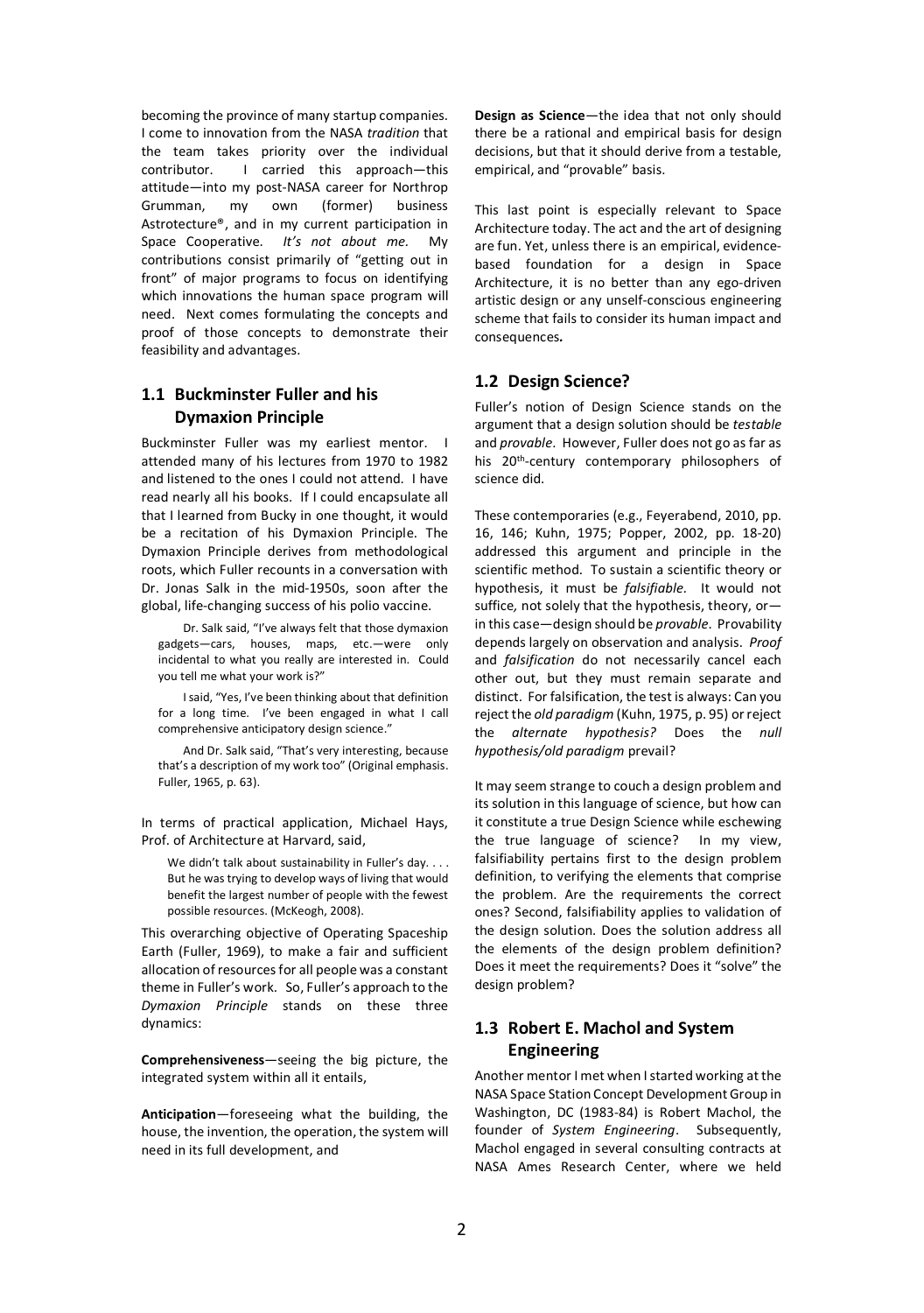frequent discussions. Machol was a Fuller contemporary who surpassed Fuller in the Comprehensiveness dimension of the Dymaxion Principle. Robert Machol and Harry Goode's seminal book System Engineering (1956) presents innovative, systematic, and quantitative approaches to analyze and solve complex design problems. This first version of what became his System Engineering Handbook presents a revelatory and revolutionary way to approach and analyze technical problems. Like Fuller, Machol emphasizes looking at the total context, the big picture, the comprehensive design problem space. From Machol, I learned to ask always: What are they not seeing? What are they not considering? Not taking into account? What happens if you calculate that? . . .

### **1.4 In the Space Community**

What I found early in my NASA career—and throughout my work in HSF—was that when dealing with architects, engineers, or scientists, there were always many things that they did not consider in the problem definition and design of an HSF project. Those blind spots would afford the basis of a dissertation, but essentially here are the patterns of omission that I found:

- Architects look at the big picture, but their grand concept as a design solution tends toward the egotistical and overlooks key practical issues in design of an HSF habitat.
- Engineers wish to believe that everything is reducible to a quantitative problem for which there must somehow exist a quantitative optimization, if not a deterministic solution.
- Scientists want the best possible accommodation for their experiment, instrument, or payload but tend to be reluctant to see or to embrace the larger design problem and solution.

Of course, there are important exceptions to these observations which would afford another dissertation, so let us leave it there.

# **2. The Guide for the Perplexed**

This section addresses the conditions and circumstances that promote and stimulate the deep insights that lead to genuine creativity in design. The framework for this discussion is knowledge of *absolute* or *necessary* truth versus the knowledge of good and evil.

# **2.1. Maimonides**

One model for design problem conceptualization that I found and have used for more than 40 years to think about this conundrum comes from Rabbi Moses ben Maimon (רבי משה בן מימון) or Maimonides, also Rambam (רמב"ח). His Guide for the Perplexed, written in the  $12<sup>th</sup>$  century, presents a model that postulates the concept of truth and falsehood as separate and opposed or unconnected to the concept of good and evil.

Although there are enormous numbers of commentaries on this work and interpretations of it, I found my own interpretation of a key part of it. Discussing *Bereshis*, the Book of Genesis, Rambam explicates the incident of Adam and Eve disobeying God's first command and eating from the fruit of the tree of *knowledge of good and evil* (Maimonides, 1190, pp. 96-97). To set the stage:

God tells Adam (Genesis 2:16-17):

 $2.16$ וַיְצַו´יְהָוָה אֱלֹהִים עַל־הָאָהָם לֵאמֶר מִכָּל עֵץ־הַגָּן אָכְל תֹּאכֵל: 2:17 וּמֵעֵּ֫ץ הַדַּעַת טְוֹב וָרָע לָא תֹאכַל מִמֱנּוּ כִּי בּיִוֹם אַכלְךָ מִמְּנּוּ מְוֹת תַּמְוּ׃

2:16: " And the LORD God commanded the man, saying, "Of every tree of the garden you are free to eat;

2:17: but as for the tree of knowledge of good and evil, you must not eat of it; for as soon as you eat of it, you shall die."<sup>2</sup> (translation, Sefira, 2011).

#### Here is how Rambam explains the story.

". . . the intellect which was granted to man as the highest endowment, was bestowed on him before his disobedience. With reference to this gift the Bible states that "man was created in the form and likeness of God." On account of this gift of intellect man was addressed by God, and received His commandments, as it is said:

# וַיִצַו יְהָוָה אֱלֹהִים עַל־הָאָדֶם,

'And the Lord God commanded Adam' (Gen. ii. 16)- for no commandments are given to the brute creation or to those who are devoid of understanding.

Through the intellect, man distinguishes between the true and the false. This faculty Adam [and Eve] possessed perfectly and completely. The right and the wrong are terms employed in the science of apparent truths (morals), not in that of necessary truths, as, e.g., it is not correct to say, in reference to the proposition "the heavens are spherical," it is "good"

symbolic or metaphorical mnemonic for the seven Noachic laws.

 <sup>2</sup> The Talmud states in Sanhedrin 56 that these two verses do double duty in conveying to Adam a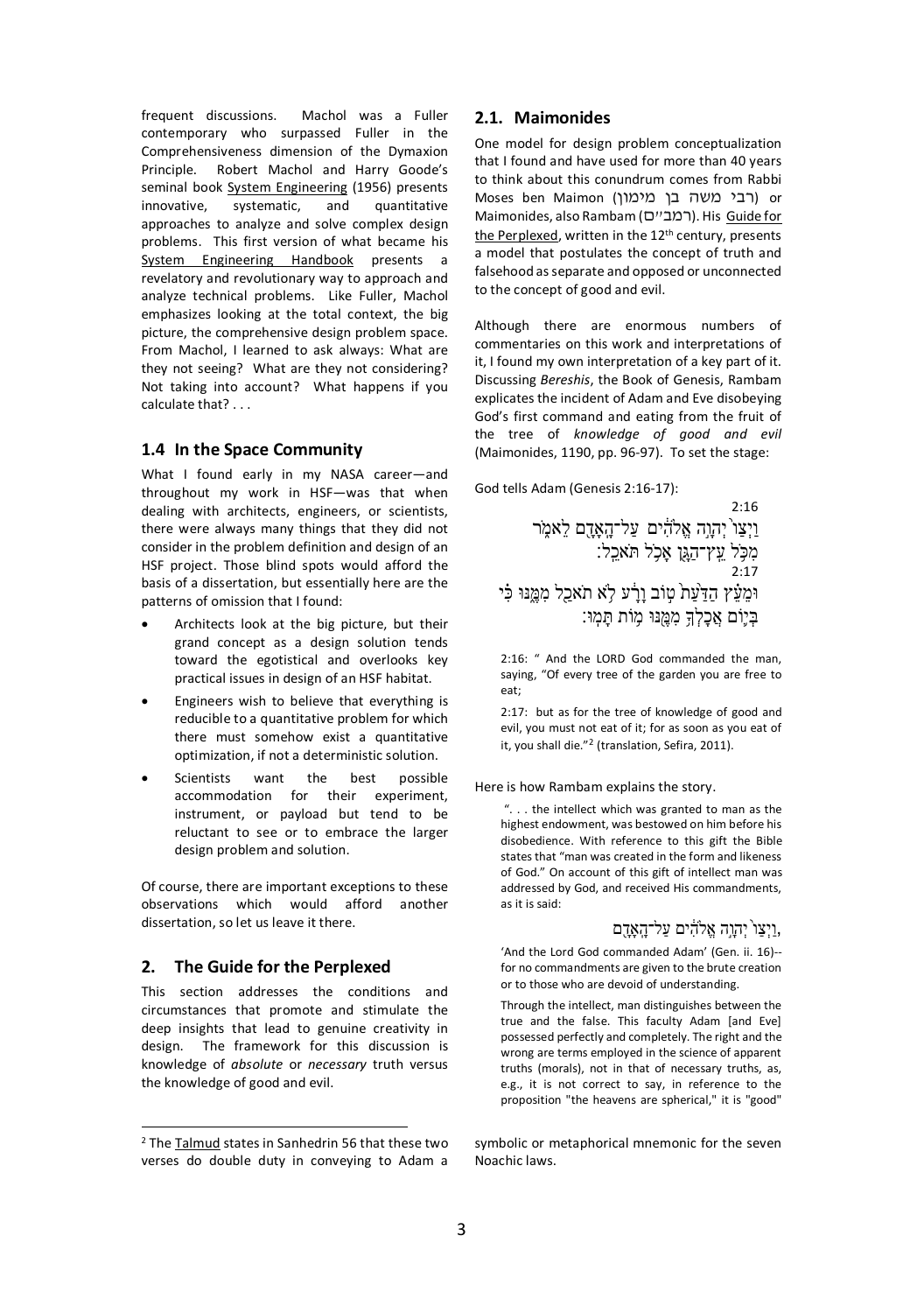or to declare the assertion that "the earth is flat" to be "bad": but we say of the one it is true, of the other it is false. Similarly, our language expresses the idea of true and false by the terms תמא] emet, truth] and רקש] sheker, falsehood], of the morally right and the morally wrong, by ID, [tob or tov, good] and  $V$ 7 [ra', bad or evil]. Thus, it is the function of the intellect to discriminate between the true and the false--a distinction which is applicable to all objects of intellectual perception.

Before they violated Her command and broke what was *de facto* the first covenant between humans and the God of the Torah, presumably Adam and Eve lived in a kind of perfect state of bliss. In this state, they enjoyed a direct knowledge of their *Creator* and her Creation. In this knowledge, they could know absolute truth and recognize its opposite—falsehood—in all its degrees from absolute to commonplace.

Note that Rambam calls this insight *necessary truth*. Imagine necessary truth existing on an axis of data that is orthogonal to the axis of knowledge of good and evil. That is the knowledge of the profane, the everyday, workaday knowledge of getting by, of just surviving. Like cartesian coordinates, these axes intersect only at *0,0 knowledge.*

So, when Adam and Eve ate of the fruit of the tree of knowledge of good and evil, God's **punishment** for them *was to give them that knowledge of good and evil.* Although Adam and Eve retained their intellectual faculties, the experience of acquiring the knowledge of good and evil effectively wiped out their ability to know truth, to know *necessary truth*. By inference, they lost most or all of their ability to distinguish between truth and falsehood. Being thus afflicted with the knowledge of good and evil, Adam and Eve were constantly asking, "Is this thing better than that thing?" Or, to keep to the horticultural metaphor of *Paradise Lost3*, the vanished Garden of Eden, "Is this berry better to eat than that berry? Is this flower better to sniff than that flower?"

So how does this half-baked theologizing relate to tradition and innovation? The way I conceive it, tradition is rooted invariably in the knowledge of good and evil. We have always done x this way, therefore it is right. Those people over there do x differently, so that is wrong. What is more, sometimes, they do y instead of x, which is even worse. Tradition has little to do with necessary truth.

Still, tradition is not automatically synonymous with

tribalism, ethnonationalism, doctrine, or adherence to any particular stylistic mindset. However, there are overlaps. None of these observations imply that tradition itself, *per se*, is evil or good. Most traditions simply are, simply exist, carried on by the family, the clan, the tribe, the state, the nation—indeed—the people—who inherited.

# **2.2. The Analytical Framework of Necessary Truth**

Following Rambam'sset up (or my interpretation of it), if tradition sits on the axis of the knowledge of good and evil, the way to innovate (insofar as I experience it) is to learn the necessary truth about the design problem space. In that moment of *knowing*, the flash of insight occurs—that blazing photon of truth—that tells the architect, the artist, the designer, the engineer, or the inventor that another way is possible. To apply Rambam's terminology, does the status quo way reflect a *necessary truth?* Why not do it another way that could be different? Not good, not better—just POSSIBLE! The claim that a different way is *better* or *worse* on the axis of good and evil can come only after a great deal of hard work, testing, and usually many failures by the creator (the small "c" creator).

That is the flash of insight I have been very fortunate to experience a few times. Sometimes it proves successful, more often not. But the point is that this glimmer of necessary truth is the font of profound insight that leads to true originality.

Life in much of engineering—especially System Engineering—as practiced today operates within the multitudinous gray scales of good and evil. Is widget A a little better than widget B? Does item c give a measurably better performance than item d? Is that small difference statistically significant? Having lived their entire professional careers in the fog of shades and tints of gray, some people may become so neurologically or neurotically inhibited from seeing truth and falsehood that they oppose innovation, period.

Money affords the ultimate gray scale. Does X cost less? Does Y return more profit? More return on investment? Thinking this way would be anathema to all forms of creative innovation in art, design, and engineering. Yet it comprises the calculus that drives so much of human activity.

# **2.3. Necessary Truth and the Suitport**

My patent that best reflects the analytical

<sup>&</sup>lt;sup>3</sup> Apologies to John Milton.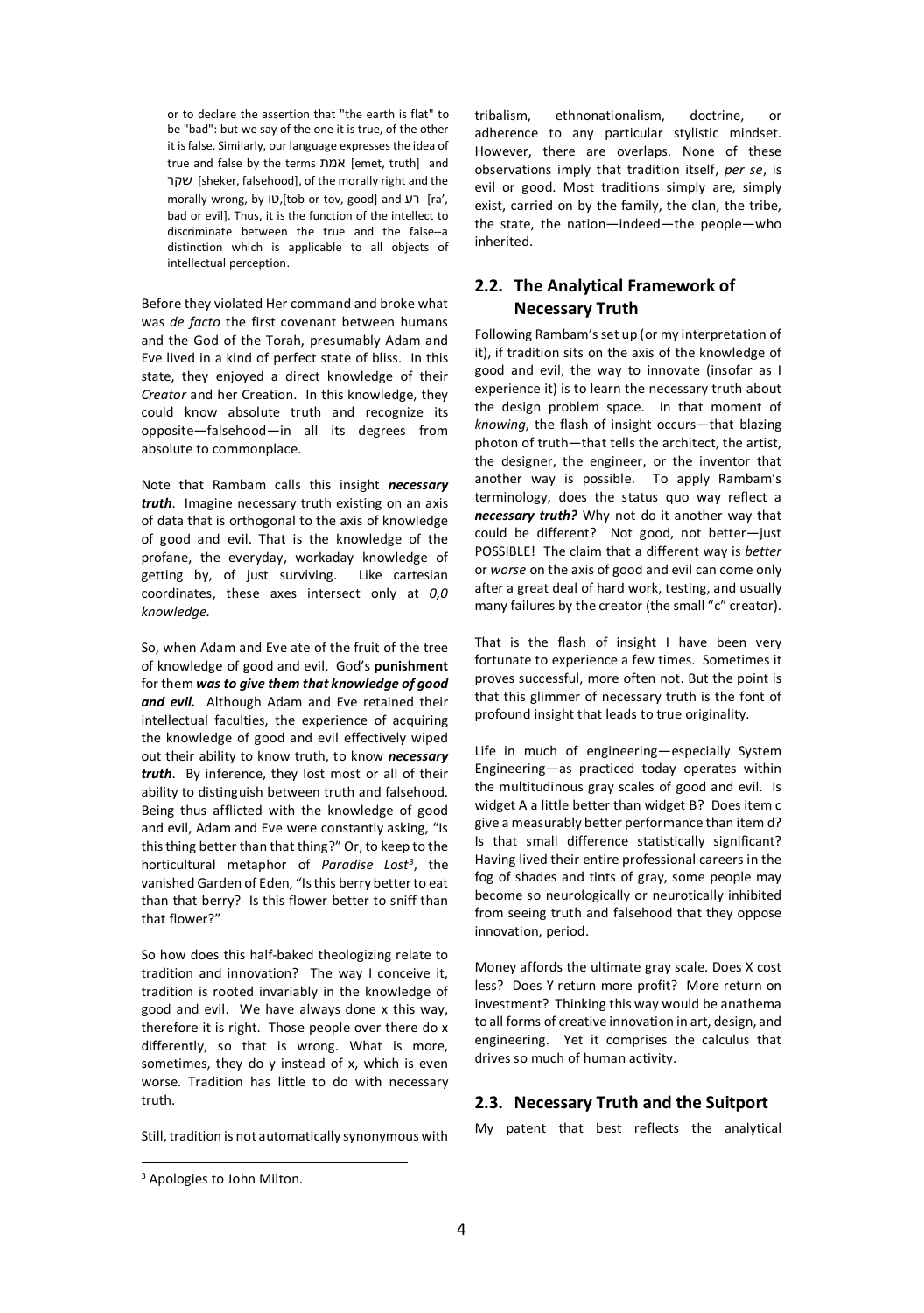framework of the axis of necessary truth versus the axis of good and evil is the Suitport Extravehicular Activity (EVA) Access Facility. The model of these axes represents an analytical approach of inquiry to anticipate and comprehend the design problem space and hopefully find a transformational solution. It is not a prescriptive design solutionseeking method.

The Suitport constitutes a kind of "airlockless" airlock for spacesuits, or to put it into NASAspeak, for an  $EMU<sup>4</sup>$ . which is an early case of an acronym within an acronym: an EVA Mobility Unit. Before the International Space Station (ISS) Program, the paradigm of an EVA airlock was simple. It consisted basically of a big hermetically sealable container that the crew could depressurize when they wanted to "go EVA," that is egress the spacecraft. After ingressing back into the airlock, the crew would seal the outer hatch, repressurize the airlock, and be able to doff their EMUs and breathe the air.

The problem with this traditional method of using the big dumb airlock (or BDA, even detractors can make up acronyms) was that it required sacrificing the volume of air in the airlock. For a future airlock of 6 to 8  $m^3$  (212 to 283 ft<sup>3</sup>), that amounts to a significant and painful loss. Even If one wanted to save (most) of the air in the airlock, it takes crew time while transiting the BDA, electrical power, and pump cooling to pump down the air into a separate storage container under higher pressure. Also, in the conventional schemes such as the Voshkhod inflatable airlock, the Skylab airlock, and the airlock on the Salyut stations (and later on Mir), the only place to stow the suits when not in use was in the BDA. For the ISS, which anticipated many frequent and "routine" EVAs, this scheme could not succeed.

Also, I was very concerned about the Skylab precedent of the airlock segment situated between the Orbital Workshop where the crew lived and the Multiple Docking Adapter (MDA) where the Apollo CSM docked. When a buddy pair went out EVA, leaving the airlock depressurized, the third crew member was required to retreat to the MDA lest he be cut off from escape in an emergency. Placing the entrance to the Space Station between modules that it must isolate and separate when the entrance was in use seemed self-defeating at best. There was also the issue of the several hours required for the crew to prepare the suits for the EVA and the additional hour required to conserve the atmosphere in the airlock by pumping about 90 percent of it down into a tank.

I was thinking that the Space Station would need a

kind of formal—not just functional or, rather partially dysfunctional—entrance. I was thinking about the *Propylaea*, the ceremonial entrance to the Acropolis in Athens, wondering, "Does the Space Station need a Propylaea?" I was in one of the Ames EVA Branch spacesuit labs looking at the AX-5 rear-entry hard suit mounted on an unpressurized donning fixture shown in FIGURE 0. A whisper chanted in the back of my mind, orbiting in ellipses:

- Anticipatory, comprehensive, *falsifiable*?
- What are they *not considering*?
- What is the *necessary truth*?



**FIGURE 0**. AX-5 "Hard" Spacesuit, mounted on the unpressurized donning fixture. The astronaut is evoking Da Vinci's *Vitruvian Man* with his arms and legs. Designed by Hubert C. "Vic" Vykukal, Ames Research Center. NASA Photo.

The flash of *absolute truth* that hit me was: *Why pump down at all?* Is pumping down the airlock a necessary truth? *Why not just seal the rear-entry port to the pressure bulkhead?* Sacrifice only the small interstitial volume of air between the suit hatch and the station hatch. FIGURE 1 shows the Suitport assembly. Note where the Portable Life Support System (PLSS) backpack seals against the pressure bulkhead, leaving the interstitial volume No. *92* as the only volume that needs to be sacrificed to vacuum. Save the mass of the pumpdown compressor and tank. FIGURE 2 presents a longitudinal section through an EVA Access Module, with the Suitport installed in the internal bulkhead.

and acronym, standing for EVA Mobility Unit.

 <sup>4</sup> EMU is an early instance of a NASA acronym within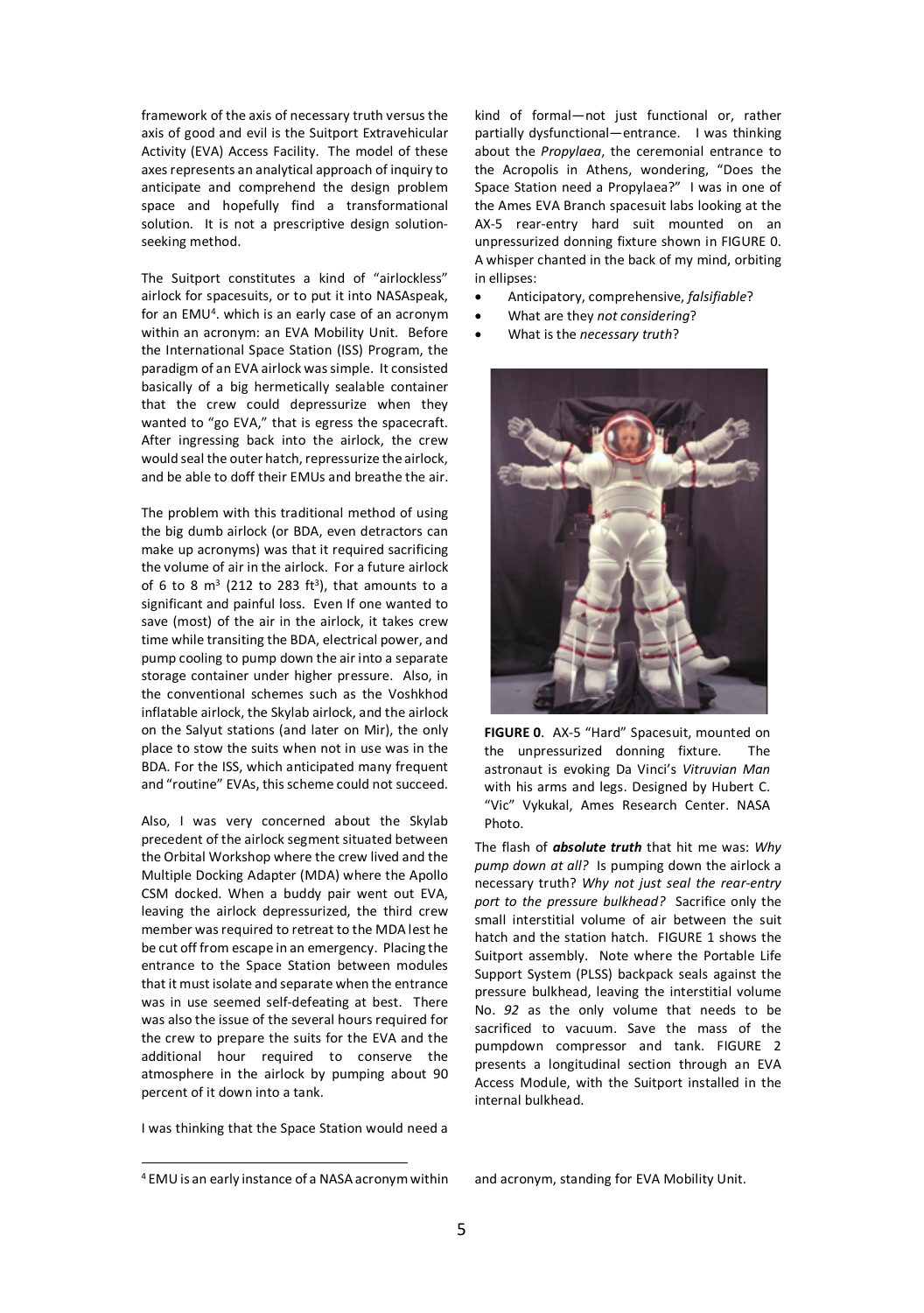Some colleagues to whom I have told this story brush it off, "You just had a *prepared mind."* Certainly, possessing a "prepared mind" may help, but it does not explain the sharp departure from status quo.



**FIGURE 1.** Cross-section of an AX-5 hard space suit attached and sealed to a Suitport. (Cohen, 1989).



**FIGURE 2.** Longitudinal cross-section of a Suitport installed in a cylindrical EVA Access Module. The crewmember is donning an AX-5 space suit. (Cohen, 1989).

With this design solution, the Suitport offers order of magnitude savings in atmosphere conservation, power, pump cooling, and crew time. It also has attracted support from the space community for its potential to control and mitigate Lunar or Martian dust from entering the space habitat living environment. The astronaut Michael Gernhardt built a full-scale, pressurizable working prototype of two Suitports into the NASA Lunar Electric Vehicle (LEV). He drove it as the NASA "float" in President Obama's first inaugural parade in 2009.

FIGURE 3 shows the LEV.



**FIGURE 3.** Lunar Electric Rover on Parade. Courtesy of NASA.

# **3. Modernity and Tradition**

When I first considered this theme, *Innovation and Tradition,* my mind went quickly to the dialectic of Tradition and Modernity, which describes the balancing act that is part of my life. For some people choosing tradition or choosing modernity is an easy decision, not even really an actual choice in many cases. I always feel that I am balancing between traditional aspects of life and more modern aspects. I think of all the balancing I do about the multiple axes: tradition and modernity, the unity of knowledge and the fragmentation of knowledge, the continuity of Einsteinian time, and the discontinuity of how I experience it.

#### **3.1. Classicism and Modernism**

Within terrestrial architectural circles, there has been a robust dialogue for decades about the potential connections of Modern Architecture to its predecessor, Classical Architecture, and its integration with engineering. Modern Architecture was in its essence, a reaction against the overdecorated and stylized 19<sup>th</sup>-century forms of Gothic revival, Romanesque imitation, and other romantic departures. Multiple authors and architectural historians have written on this theme for or against, but mainly in favor of the connection. Among these historians, Alan Colqhoun, a British architect and professor at Princeton, stands out as a leading proponent (Colqhoun, 1991). Colqhoun directs his attention particularly to the Swiss modernist Le Corbusier. Colqhoun writes about what he calls Le Corbusier's paradox of reason—actually, there is a multitude of paradoxes (Colqhoun, 1989, pp. 98- 99):

Le Corbusier was evidently still acutely aware of the conflict between an aesthetic idealism leaning toward the classical and an avant-gardism that wished to embrace the most modern tendencies.

. . . By committing himself to the general principles of modern engineering, the architect will rediscover the sources of his own discipline. To demonstrate this, Le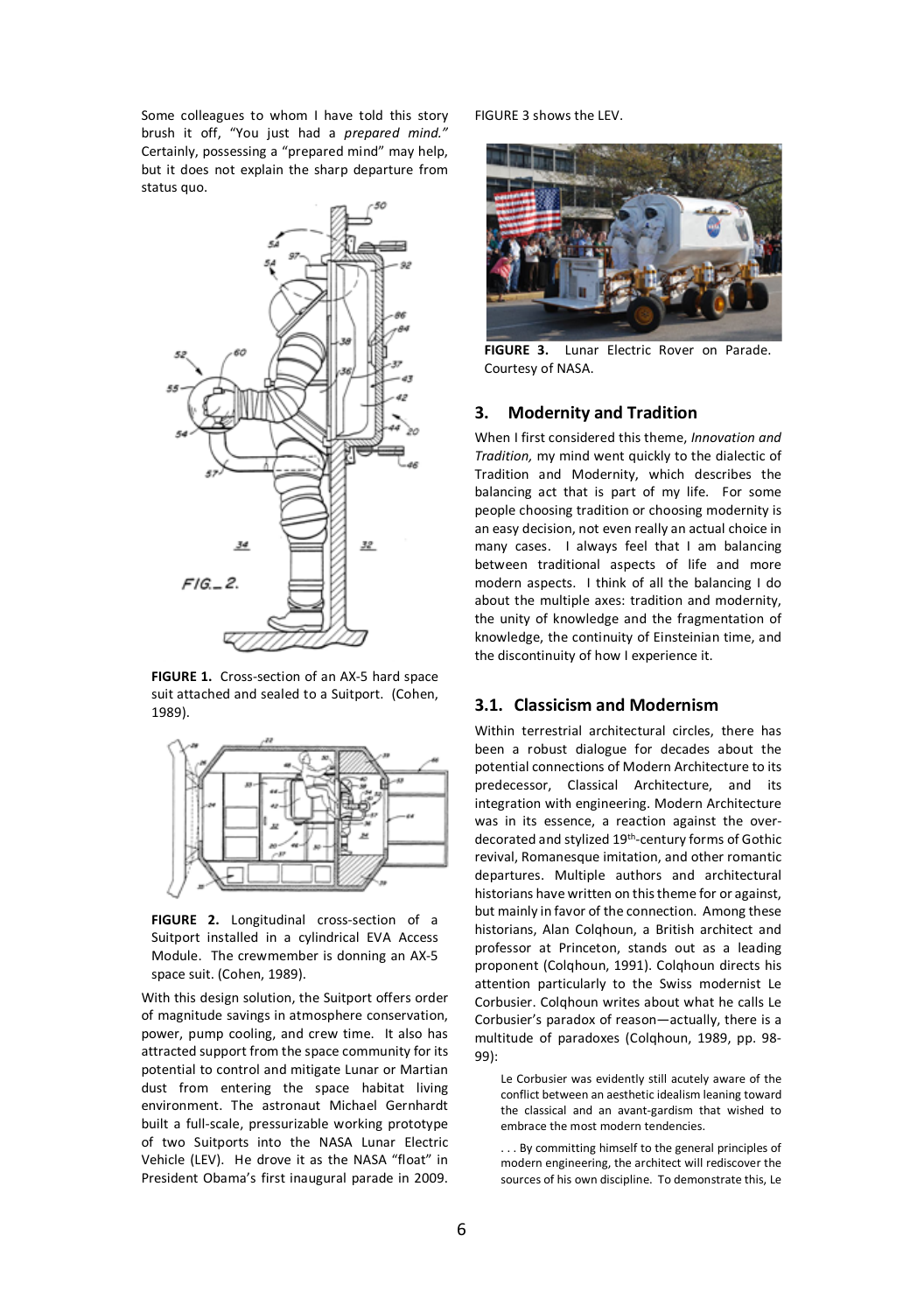Corbusier must first distinguish between engineering and architecture. The aim of the engineer is to provide what is useful. The aim of the architect is to arouse emotion. . . . In this theory, the difference between the architect and the engineer seems to lie in the degree of intentionality. Engineers make architecture, as it were, unintentionally. They make us feel harmony, but it is in the intentional manipulation of his feeling of harmony that the work of the architect lies. Thus, if in one sense, the engineer and the architect start from the same foundation, in another sense architecture has its own basis, which lies in its ability to strike our senses by means of clear, simple forms. The engineer, proceeding by the route of knowledge, merely shows us the path of truth, whereas the architect makes this truth palpable.

Colqhoun is attempting to balance or rebalance the 19<sup>th</sup>-century schism between architecture and engineering in his interpretation of Le Corbusier. Because the engineer calculates the design according to the laws of physics, engineering follows a set of "universal laws." The architect designs for the formal experience of the environment and all it can evoke emotionally, thereby following another—and presumably different—set of "universal laws." Colqhoun thus attempts to reconcile the classicist claim to an architecture rooted in nature (and natural law) and the modernist vision of an architecture based on engineering and technology.

The place Colqhoun's effort breaks down is where he ascribes "the path of truth" to physics- and math-based engineering. That relegates the architect to "making this truth palpable," by which he seems to mean to give it form, volume, and a visual perception. This notion of truth in design is far more pedestrian than Rambam's *necessary truth.* Ultimately it does not reunify architecture and engineering but rather merely asserts their division of labor.

# **3.2. The Unity of Knowledge (or the lack thereof)**

Colqhoun demonstrates the ongoing struggles in architectural design, history, ideology, practice, and theory. Taken together, they make quite an academic rabbit hole. However, the conflict lies primarily in the time-honored art of making fine distinctions.

For me, the reason for these struggles may be that I always see connections much more strongly than I see separations. When I first started junior high school (middle school) going to classes in different subjects with different teachers somehow *did not make sense.* In a fundamental way, I could not see the subjects as isolated and distinct from one another. Without physics, mathematics had no

purpose. Social Studies (history) and literature had no separate existence. Without the chemistry of paint, clay, and glaze, art could not happen.

# **3.3. Dis-Continuum of Time?**

Often, I feel a similar way about time, that the connections across the years, centuries, and millennia are stronger than the passage. According to Steven Hawking, time is not a social construct (1988). Rather, it exists independently of human perception and psychology. How we perceive time may evoke a cultural, psychological, or social response. In this respect, I feel like I am on a sort of temporal slide that allows me to slide forward and back through temporal space, or as Einstein would have it, the space-time continuum. After all, *what good does this time continuum do us if we are always stuck in the present?* 

# **3.4. Dis-Unity of Architecture and Engineering**

A parallel phenomenon overtook the entwined development of architecture and engineering. Until the late Renaissance, there was no breakdown between architecture and engineering. Gradually civil and structural engineering began to emerge as their own disciplines. By the early 19th century, when J. N. P. Durand founded the École Polytechnique in Paris, the split became complete. Since that time, engineering and the sciences have split many times into a vast multiplicity of different specialties. The practice of Architecture too began to fragment along the lines of specialized building types. In the 1980s, clients in the USA began to complain that increasingly architecture firms were no longer "full service." Instead of doing the complete design themselves, architecture firms began contracting-out for civil, electrical, mechanical (plumbing, heating, ventilating, and air conditioning), and structural engineering.

Meanwhile, I have not ceased to see the unity of Architecture, Art, Engineering, and Science through the connections among them. In this respect, I plead guilty to being a traditionalist—perhaps a paleo-traditionalist, just like I am a paleomodernist. Insofar as the modern world demands the fragmentation of knowledge and creative design effort, it encourages the stovepipes between small groups of hyper-focused professionals who may be barely educated about anything else. This is a situation that I have encountered many times in the aerospace design field. When I was working on the integration of the "System of Systems" for the Northrop Grumman/Boeing proposal for the Orion Crew Exploration Vehicle, I discovered that there were 16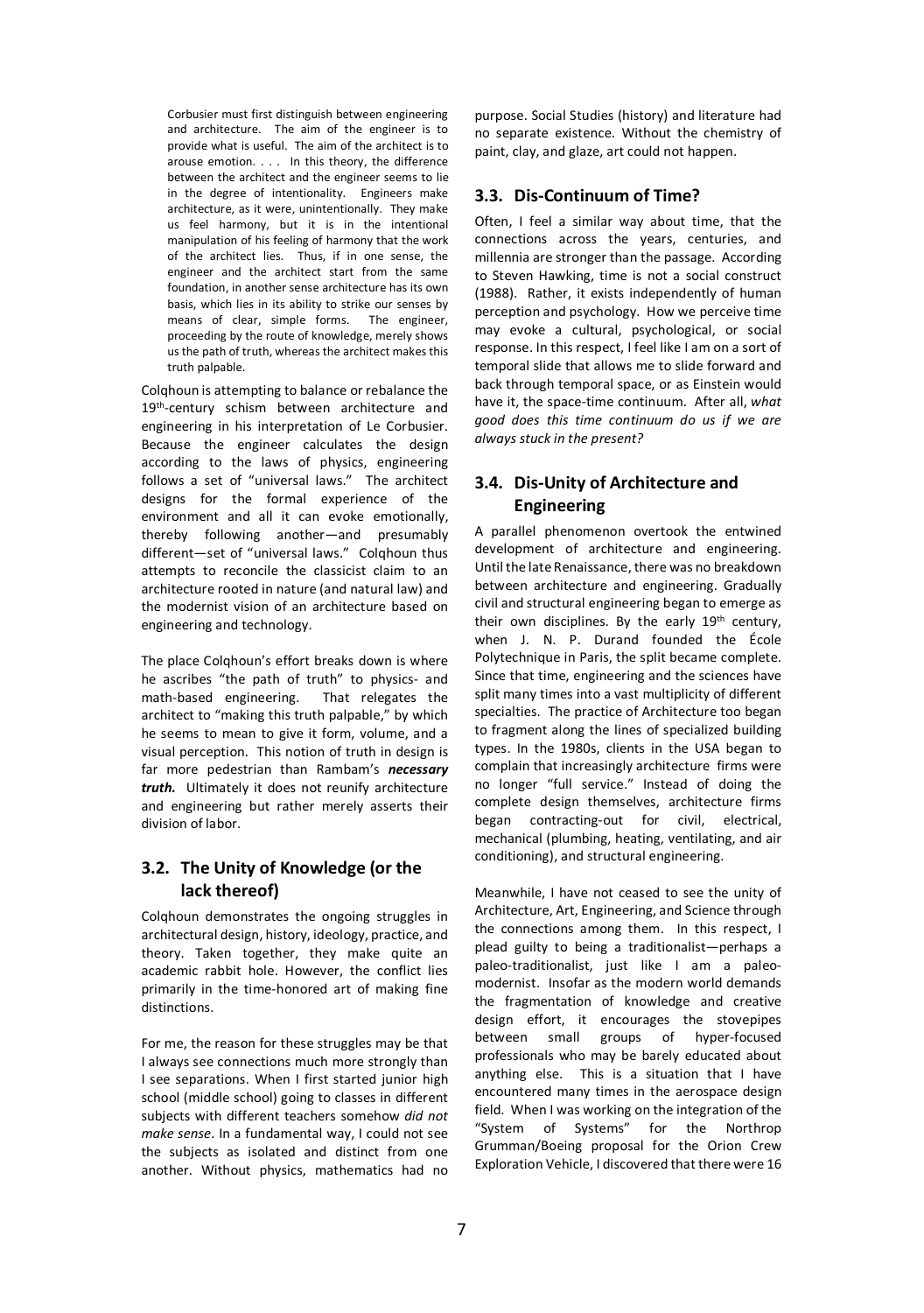separate engineering stovepipes. None of them talked to the others. But for my work, I needed to talk to all of them. Often it was difficult just to introduce myself because some of them could not imagine why they should want to talk to me or anyone outside their stovepipe on this project. When I introduced concepts about how the crew would operate the Orion for a vast array of tasks, one of the Boeing operations managers contradicted me, "If you're not burning propellant, it's not an 'operation.'"

But it's the CREW exploration vehicle," I retorted. "When the crew does anything for the mission inside or outside the spacecraft, it is an operation."

This manager could not accept my statement. Is this what modernity has bought us  $-$  this everfracturing of design and design knowledge? The steady proliferation of narrowly-focused journals, each one wanting its own "manual of style" and peculiar system of reference citation?

### **3.5. Using Historical Methods**

The way I see these long-deceased theorists and their buildings is that they speak to me. The same experience and meaning that the architect intended for her client is what I experience or at least want to experience. It does not concern me that this work may have influenced others or benefited from someone else's influence.

The methodological and theoretical books communicate to me even more strongly. When I read Vitruvius, Alberti, Palladio, Serlio, or Gropius, I do not hear them as speaking only to their contemporaries (much less only to Art Historians). I experience them as speaking directly to me across the centuries and millennia.

In contrast, most architecture students are taught a very watered-down Marcus Vitruvius Pollio, 1st Century BCE. through these two mantras:

- 1. Firmitas, Commoditas, Venusitas (Firmness, Commodity, and Delight; or Strength, Usefulness, and Beauty) and,
- 2. The column is the principal ornament of architecture.

So, what is the principal ornament of *Space*  Architecture? I would argue from what little we have to go on so far, it is the handrail, both interior and exterior. THAT would be a different essay.

#### **3.6. Vitruvius and Privacy**

For a counter-example to these recitations that

offer something timeless—and transcends gravity regimes—I look to Vitruvius. In his Ten Books on Architecture, Vitruvius gave the first known definition of privacy in architecture and contrasts it to public spaces (Vitruvius, 1<sup>st</sup> Century BCE, Section 6.5.1):

The private rooms are those into which nobody has the right to enter without an invitation, such as bedrooms, dining rooms, bathrooms, and all others used for the like purposes. The common are those which any of the people have a perfect right to enter, even without an invitation: that is, entrance courts, *cavaedia,* peristyles, and all intended for the like purpose.

However, the ancient Romans threw a twist into what we today would consider private or a private function. In modern times, the bedroom and the bathroom or water closet are the most private rooms. But for the Romans, the dining room was the most private while the toilet room was more public, a place of invited conversation among friends or family sitting side by side. A bedroom was possibly less private than the dining room since the bedroom "guests" did not need to be of the same economic or social class. However, to break bread with someone from a lower class was more of a taboo, hence the ultimate private nature of the dining room. '

There are only limited examples of "private spaces" in space habitats. The Skylab Crew Quarters Deck included the first private sleep compartments. FIGURE 4 shows a sketch of the three sleep compartments. Raymond Loewy, the industrial designer, laid out the plan so that the floor area of each would be a different shape to give each one a separate identity. The mission patch for the Skylab II mission (the second crew rotation) displays Leonardo Da Vinci's drawing of Vitruvian Man, a most appropriate emblem, shown in FIGURE 5.



**FIGURE 4.** Skylab Crew Quarters sleep compartments (total floor area  $6.5m<sup>2</sup>$  (70 ft<sup>2</sup>). NASA Man-System Integration Standard, NASA STD-3000.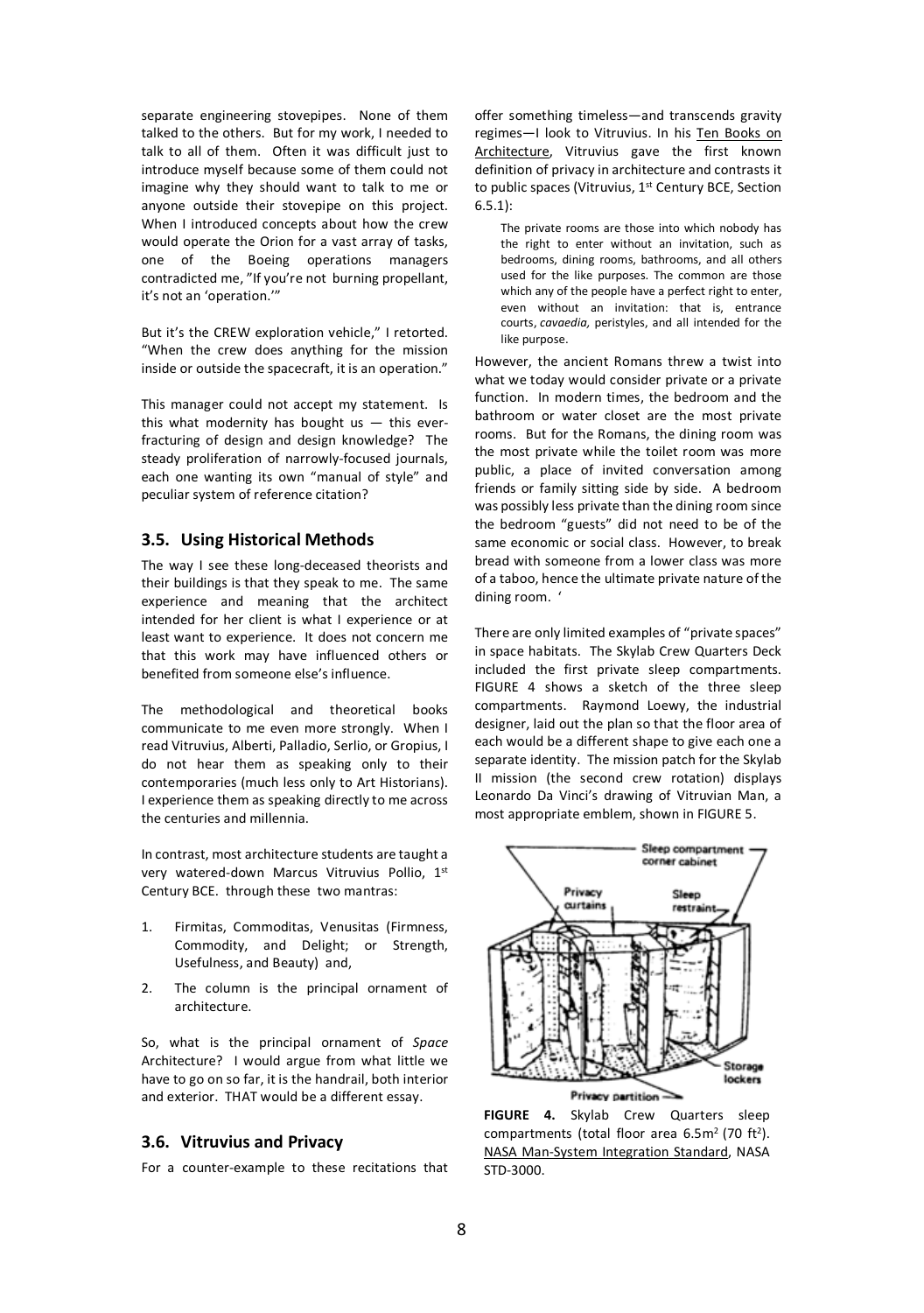

**FIGURE 5.** Skylab II mission patch, displaying Leonardo's Vitruvian Man.

# **3.7. Palladio and Space Station**

Andrea Palladio was possibly the most influential architect ever in the Western world. Architects have copied his style and borrowed his elements all over Europe, North and South America. In The Four Books on Architecture (1570, p. 28). Palladio offers three formulae to calculate the proper ceiling height of a room based upon its proportions and size. When I was designing the space habitat module for the Space Station Proximity Operations Simulator, it was necessary to determine this ceiling height for a module "room" with a longitudinal vaulted ceiling.



**FIGURE 6.** Oblique view of the Space Station Proximity Operations Simulator. NASA photo**.**

In practice, this exercise meant determining the physical floor height within the horizontal cylinder. This floor height would then indirectly define the ceiling height. I tried all three of Palladio's formulae, all of which are based on his proportional method of *the sesquialteral.* None of these methods worked perfectly, but once I understood their deep structure, I was able to adjust them to solve the problem. That exercise set the floor height at 0.73 m (2.4 ft) above the bottom of the horizontal module cylinder. So, the floor to ceiling height came out at 3.55 m (11.6 ft). FIGURE 6 shows the width and height of the simulator

window bulkhead with its controls and displays.

More recently, I referred to Palladio's method of connecting rooms and assigning functions to them in a paper on the configuration of lunar lander habitable modules. I made specific reference to Palladio's drawings of the *Villa Emo* to apply his method of connecting rooms by function within a mathematically derived grid (Cohen, 2010, p. 6).

So, here I am, working on the human spaceflight program for NASA, and later Northrop Grumman, and then for my own former company, Astrotecture®, but making use of these long-past *traditional* architectural precepts and design methods. This apparent difference in direction often causes cognitive dissonance for people who hope to understand Space Architecture and how I do it. The idea that there is no expiration date on a good idea runs contrary to our "modern" throwaway society disposable-everything consumer culture. In the wonderful film, *Hidden Figures,* Katherine G. Johnson (Taraji P. Henson) says they can use Euler's method to calculate John Glenn's reentry trajectory and landing point.

A young engineer complains, "But that's so old!"

"But it works" replies Katherine Johnson calmly.

# **3.8. Academia**

Academia is not immune to such trends and fads. In many universities today, most professors give at least lip service to being "interdisciplinary." What that means in practice is that once a year, an engineering professor has lunch with a literature professor, and they talk about their children. I have run into this situation myself at about a dozen universities. In one way or another, they all make the same objection, "You do so many different things; you work in Architecture, life support, EVA airlocks, habitability, human factors, and structures, etc. How can you work in so many different disciplines? We would not know in what department to put you! You would not fit anywhere!" And all the while, I think I'm doing just one thing: Architecture.

Here is the rub. Academia can tolerate people from different fields working together in a multidisciplinary way. Unfortunately, Academia cannot seem to handle people who work in multiple fields simultaneously or make connections between them. To paraphrase *Ghostbusters*, "Important safety tip: Don't cross the beams."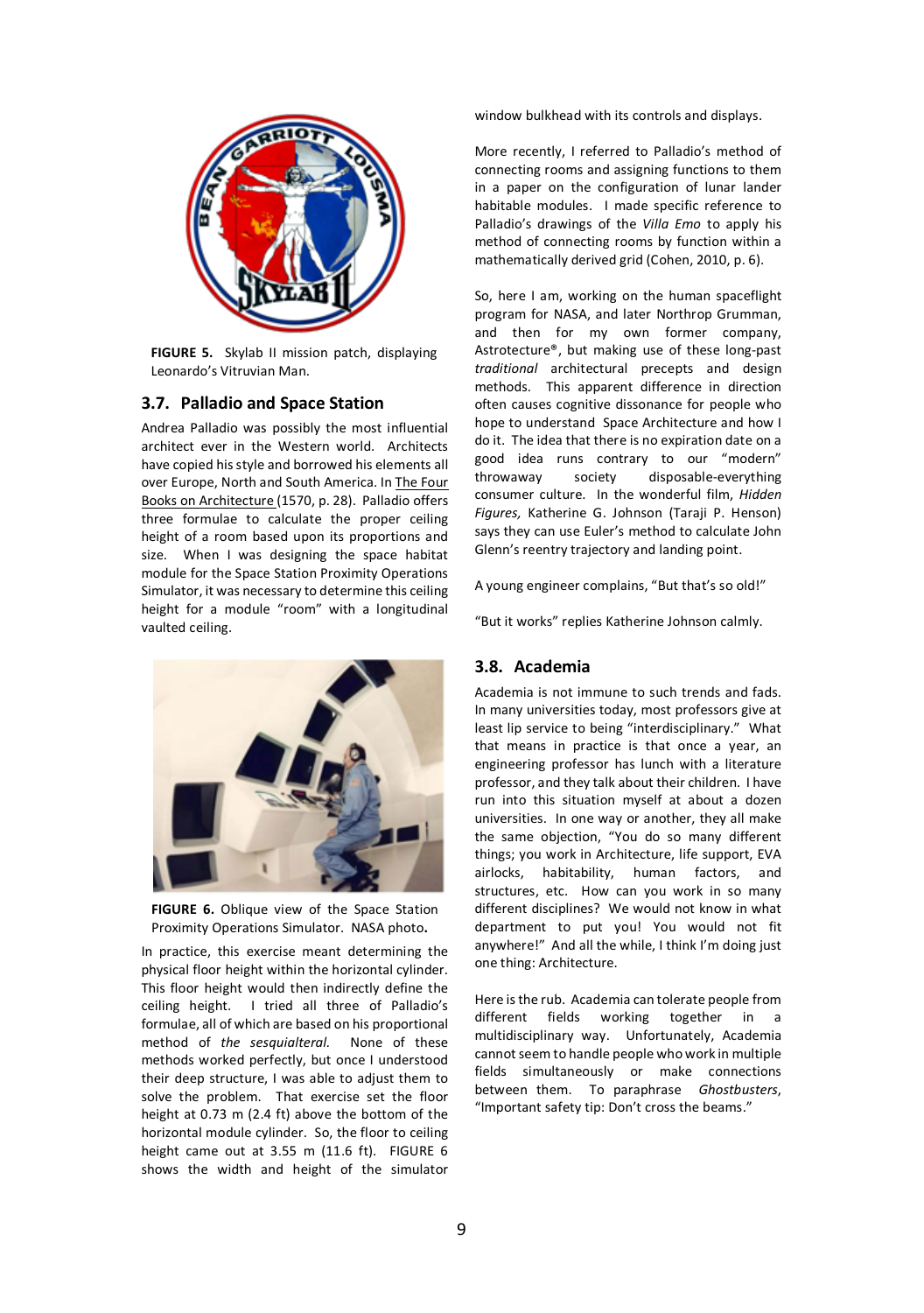#### **4. Modernity and Innovation**

Innovation is often considered synonymous with modernity, but it is not. Granted, the only constant in our lives is the ever-increasing pace of change<sup>5</sup> that tends to define modernity. But are these changes all innovative? If they truly are innovative, will they be welcomed? If it is truly innovative, is it necessarily fast-paced?

# **4.1. The Triangular-Tetrahedral Space Station**

In Continuum of Space Architecture (2012), I trace the evolution of understanding of the Platonic Solids from Earth to orbit. In The Dialogue of Timaeus, Plato describes the five solids that have a single polygonal face, and he ordered them according to the number of faces: Tetrahedron, cube (or hexahedron), octahedron, dodecahedron, and icosahedron.

Leonardo da Vinci drew the Solids with an emphasis upon the edges or struts. From a modern computer-aided design perspective, he drew them as wireframe models that dissolve the faces.

Buckminster Fuller took the Solids to a higher level entirely in Ideas and Integrities (1963). He placed the emphasis on the vertices and reordered them by the number of vertices: tetrahedron, octahedron, cube, icosahedron, dodecahedron. I took Fuller's stress upon the importance of the vertices or nodes and applied it to a configuration for a space station (Cohen, 1988).

The previous NASA and contractor concepts presented Space Station configurations composed entirely of cylindrical modules and cylindrical tunnels called multiple berthing adapters (MBA) connected together in an awkward and largely unworkable rectangle. Making these right-angle connections to form rectangles of modules would impose potentially large bending moment forces that the structure must resist across the width of the docking port.

Adding spherical nodes would provide the additional and hopefully sufficient berthing ports for other pressurized modules or cargo carriers and docking ports for spacecraft such as the Soyuz or Space Shuttle Orbiter. Therefore, it would be advantageous to maximize the number of nodes relative to the modules. The polyhedron that gives the highest ratio of nodes to struts  $-$  in this embodiment as pressurized cylindrical modules is the tetrahedron with four nodes to six modules.

This year, the shortage of docking ports on the ISS proved the Triangular-Tetrahedral geometry prophetic. On at least two occasions, the lack of an open docking port, compelled either a delay of a launch (Howell, 2021) or the relocation of a spacecraft already docked to the ISS (Matthewson, 2021).

The triangular/tetrahedral geometry imparts a structural advantage as well. The predecessor rectangular configurations (plus the cube and dodecahedron) are not self-rigidizing. They achieve structural stability only through the stiffness of their joints. Where that joint involves a berthing hatch connection, the attached pressurized module can impart a large bending moment that exerts a force on the berthing hatch frame. The frame must resist this force with a resisting moment arm across the diameter of the berthing hatch.

A triangular-faced polyhedron does not present this structural shortcoming. Because the triangles act like the pin-jointed truss members, there is no bending moment to resist at the joints. Their berthing port need not provide a moment-resisting arm across its diameter.



**FIGURE 7.** Triangular/Tetrahedral Space Station, US Patent 4,728,060. 1988.

#### **4.2. Space Station Nodes**

In this patent, the baseline configuration is the tetrahedron with spherical nodes at the vertices. This patent introduced the spherical nodes into the NASA *Space Station Freedom* in the October 1985 Requirements Update Review 2. Subsequently, NASA "rationalized" the nodes to short cylinders to make the hardware consistent with the "common

Ann Arbor coined this expression.

 <sup>5</sup> Prof. Richard Duke at the College of Architecture and Urban Planning at the University of Michigan—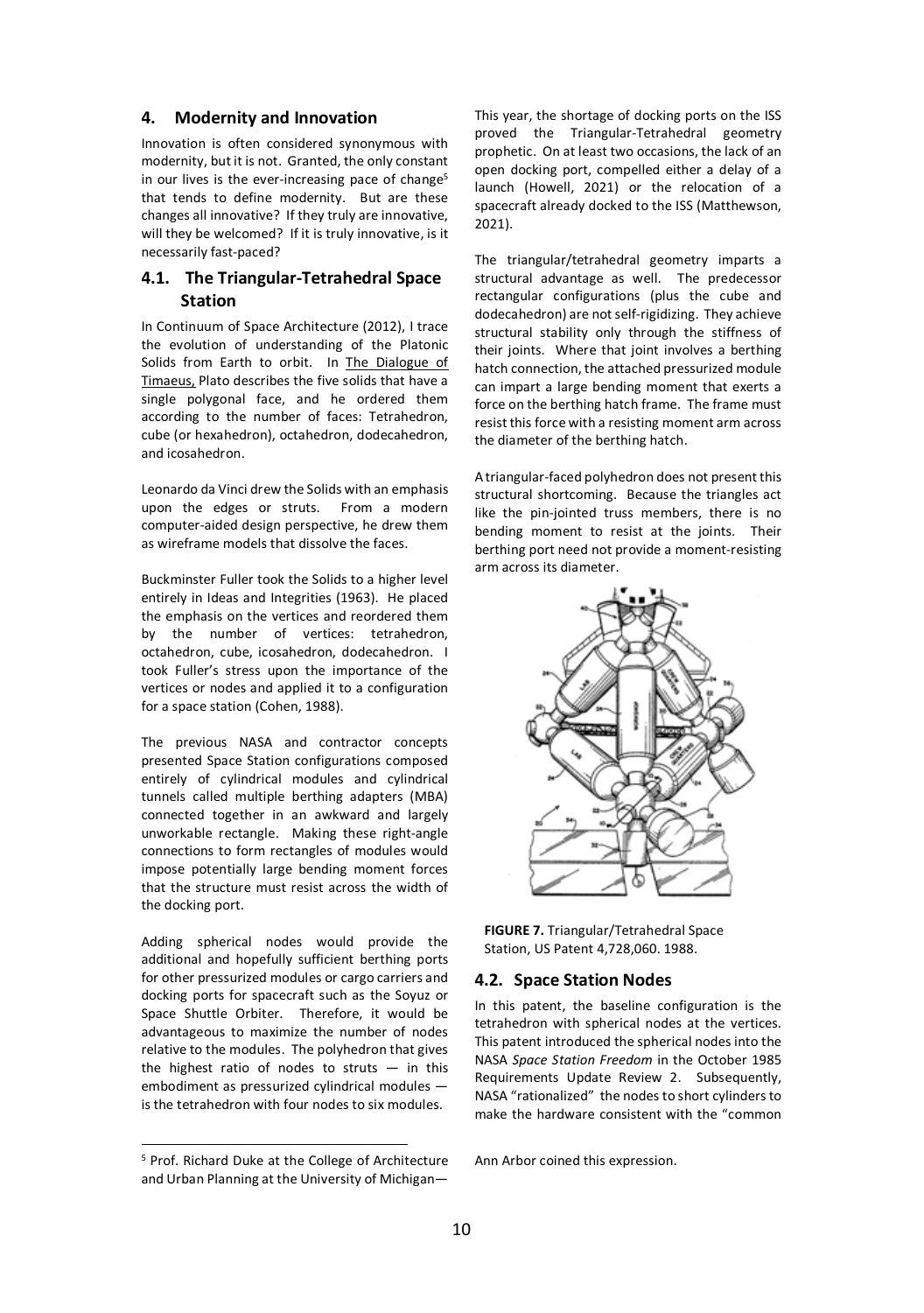module," particularly the frusta-conical end domes. The nodes persisted in the ISS.

#### **4.3. Space Station Cupola**

The 1988 Space Station Architecture patent incorporated the cupola as a domed window assembly attached to a radial berthing port. The idea for the cupola and the radial ports in combination stemmed in part from Filippo Brunelleschi's Duomo in Florence. Shown in FIGURE 8, the Duomo's cupola on top looks out in all directions. The rondel windows around the base of the dome form a radial band of openings (that allow for thermal expansion).

FIGURE 9 shows how the Cupola mounts on a hemispherical segment derived from a structural node. This arrangement introduced the cupola concept that now flies on the ISS, attached to an Earth-pointing radial docking port on a node.

FIGURE 10 shows the spherical nodes and cupola as introduced into the SSF configuration in lieu of connecting tunnels and MBAs.

FIGURE 11 illustrates the Cupola that the European Space Agency (ESA) built to NASA specifications, mounted on a radial port of the *Tranquility* Node 3.

FIGURE 12 shows a closeup exterior view of the ISS Cupola, with a Progress freighter spacecraft docked to the Russian segment in the background and a Soyuz spacecraft to the left.

FIGURE 13 shows an astronaut at the robotic control workstation inside the ISS cupola, with the blue Earth below.



**FIGURE 8.** Brunelleschi's Duomo of the cathedral in Florence, with the horizontal band of radial rondel windows and the cupola.



**FIGURE 9.** Longitudinal Section through a spherical node, space station module, and cupola (No. 215) attached to a berthing port. US Patent 4,728,060. 1988**.** 



**FIGURE 10.** Space Station Freedom configuration with spherical nodes and the Cupola mounted to a berthing port on the spherical node on the right. October 1985**.**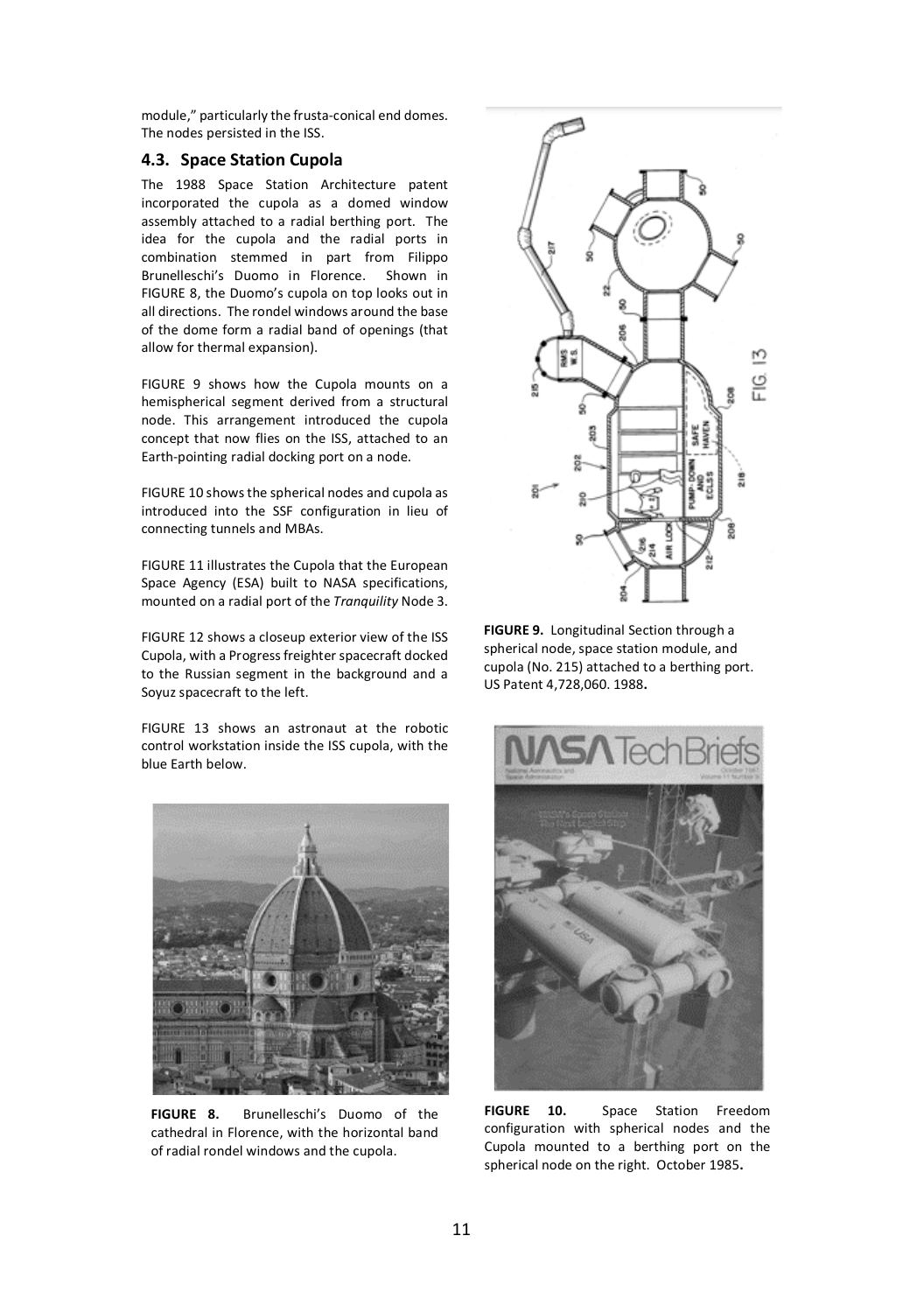

**FIGURE 11.** ISS Cupola mounted on a radial berthing port of Node 3, *Tranquility*. Artist Credit: Jessica Orwig/NASA.



**FIGURE 12.** Closeup exterior view of the Cupola, looking towards the Russian segment. NASA photo.



**FIGURE 13**. Interior view of the ISS Cupola, with astronaut Karen Nyberg. NASA photo**.**

#### **5. Innovation and Tradition**

Here we come full cycle back to the starting theme: *Innovation and Tradition*. At this point, it becomes felicitous to inquire further into innovation, or more precisely, into modes, styles, or types of innovation.

Many people balance their lives to some extent

between tradition and modernity. But that is quite different from the dialectic between tradition and innovation.

Sometimes my path teeters across a landscape of unraveling tradition in the sense of extended family that my children don't know and may never care to know. I may be the last one to know that immigrant generation, who heard first-hand their stories of struggle and travail to leave the old country and come to the new. Modernity often means a universe of new opportunities. Some of these opportunities inherently involve innovation of various kinds with concomitant letting go of traditions. Most commonly, modernity and its innovations give the opportunity to improve the standard of living far above what the family in the old country could even begin to imagine.

#### **5.1. The Consumerist Fallacy**

One way the dialectic between *Innovation* and *Tradition* manifests itself is that many people believe that what they consume – what they buy – defines who they are. These patterns of consumption mediate between tradition and modernity for these citizens in some fundamental, meaningful way. In this narrative/scenario, the clothes you wear, the car you drive, the style of furniture you select, and the media to which you addict yourself all shape your identity, cultural inheritance, and social status.

In modern society, far too many people define themselves primarily by what they consume. This consumption stems from the myriad flood of promotions and imagery that deluge—what's the word? — *consumers*. Even though some of the "influencers" of consumption may acquire wealth in the \$billions, the belief system, indeed *the tradition*, they promulgate conveys the same fallacy.

In my jaundiced view, this overwhelming emphasis on conspicuous consumption is an indelible outgrowth of *the tradition of industrialized society.* But what is more important, this tradition of consumption as the existential expression of one's identity demonstrates entrapment on the axis of the knowledge of good and evil. The more one believes that if she could buy only the next model Jimmy Choo shoes or if he could buy the next upgrade to the iPhone XXX, that all will be well with the world.

On the contrary, this compulsive consumerism is part of what poses an existential threat to the survival of the human species and indeed to most life on our planet. Think of all the plastic waste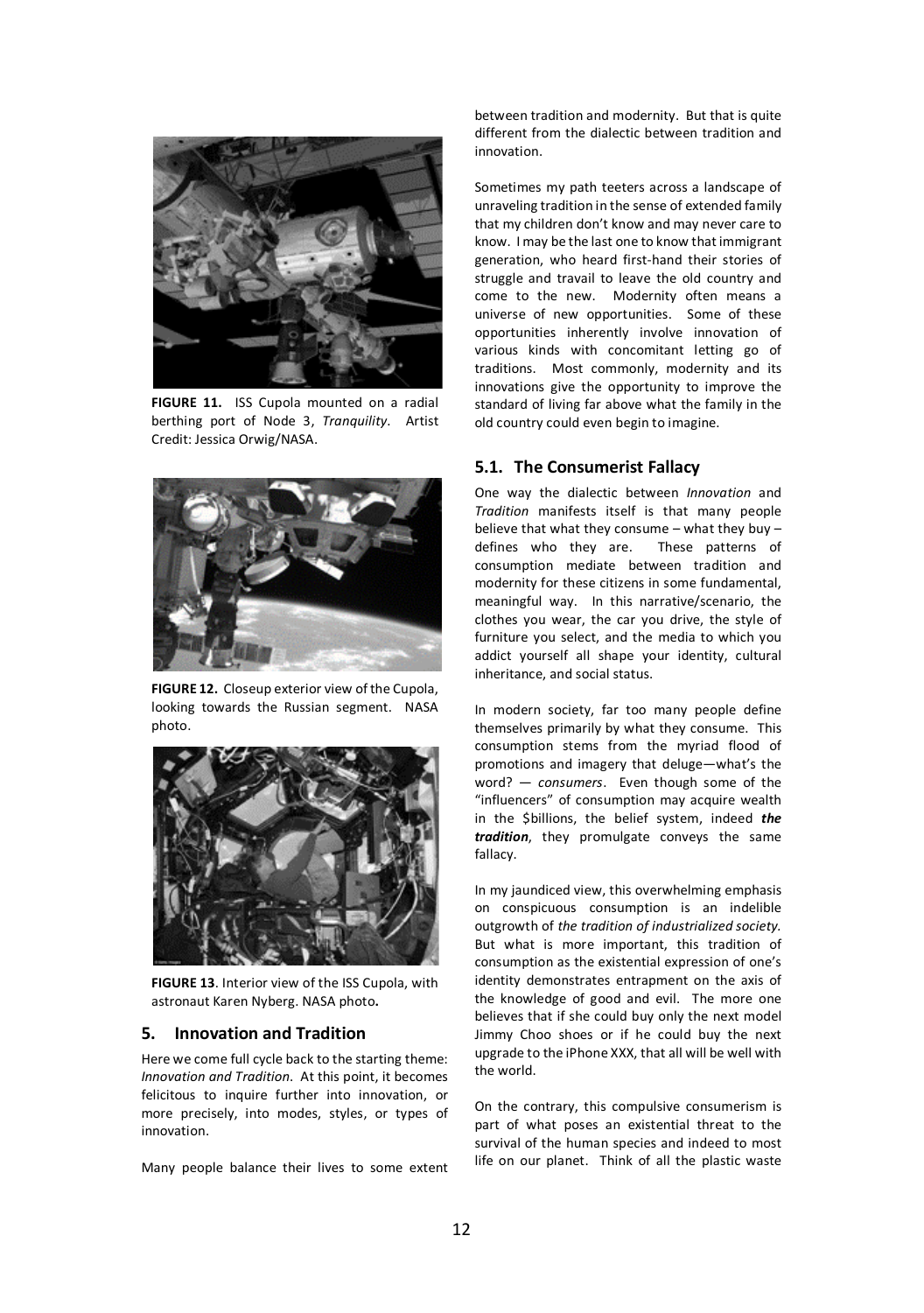pollution, much of which comes from packaging unnecessary consumer goods. The energy to produce all these superfluous products converts ultimately to heat and carbon dioxide that drives climate change. These traditions of consumption may add up to a slow-motion suicide for our species, *homo consumians.*

# **5.2. Glass box Methods versus Blackbox Methods**

We move from the consumption side to the production side when we begin to talk about designing. This section offers a much-simplified excursion into design methodology. These methods under discussion are: Glass Box, Black Box, Persuasion, and Participatory Design.

Glass box methods are systems of rationality that seek to establish progressive gateways to check for errors and safety hazards before allowing a design or project to pass through to the next step. System Engineering is the preeminent glass box method. Robert Machol almost single-handedly founded System Engineering in the 1950s and developed his Handbook as what Kuhn calls a standard text (Kuhn, 1970). NASA adopted, accelerated, and developed System Engineering further as the major enabling discipline for the Apollo Program and subsequent programs (e.g., Shuttle, Space Station, Orion, Artemis, etc.). The methodology of System Engineering is to make every aspect of a project explicit, knowable, and measurable, checkable and checked, testable and tested, so the people engaging in it can ensure a successful outcome.

Black-box methods largely comprise the processes inside the individual brain, when the creative juices flow, mixing with intuition, informed guesses, leaps of faith, and risk-taking. There is a whole academic sub-discipline devoted to studying and trying to understand black-box methods. They publish in journals such as *Design Studies.* These studies can be very valuable for understanding how a particular designer or population of designers worked on a design problem and found a solution. While these investigations may be informative in the neurocognitive realm, they do not appear to offer much in the way of prescriptive tools for the designer. In sum, they tend not to be generalizable from one designer to another, much less the whole community of architects or Space Architects. The way I understand Black Box Methods is that they are largely unknowable. As for myself, I do not have a start button to begin working creatively.

What happens for me is that I encounter a traditional way of perceiving or conceptualizing something, but I read the data or the evidence differently. Arthur Conan Doyle describes exactly this phenomenon in "The Noble Bachelor"(Doyle, 1892, p. 127). After the bride disappears from the wedding breakfast, a clue is found. It is a piece of paper torn from a hotel bill with a note written on the back.

Inspector Lestrade hands it to Sherlock Holmes, who turns it over and reads the bill.

"This is indeed important," said he. . . .

Lestrade rose in his triumph and bent his head to look. "Why," he shrieked, "you're looking at the wrong side!"

"On the contrary, this is the right side."

"The right side? You're mad! Here is the note written in pencil over here."

"And over here is what appears to be the fragment of a hotel bill, which interests me deeply."

Then, by tracing the prices of the items on the bill to the hotel whence it came, Holmes finds the runaway bride and her original husband, whom she believed had died years earlier.

That experience of seeing the facts on the opposite side from what everyone else sees is a recurring and critical facet of my innovative process. I can't help it. In part, it relates to Robert Machol's "What are they not considering?" What is more important is that people tend to develop assumptions and unsubstantiated expectations for many things. Then they find what they expect to see. At the risk of being often surprised or nonplussed, I try to avoid unsupported assumptions and instead endeavor to be open to new ideas, options, and possibilities.

# **5.3. Participatory Methods**

Beyond Glass Box and Black Box methods arise the so-called "second-generation" methods, which are mainly participatory design methods. A "thirdgeneration" perhaps is emerging in cyberspace with new collaborative tools. Despite the power of the internet and the slew of collaborative tools, agile and nimble scrums that accelerate the design process, a true generational change in design methods has yet to appear in a truly dispositive way.

As the name suggests, participatory design methods apply to bringing a diverse group of people together—often including stakeholders with conflicting interests—to work together on creating or finding a mutually tolerable design solution. Note that I do not say "mutually satisfactory."

At their foundation of participatory methods are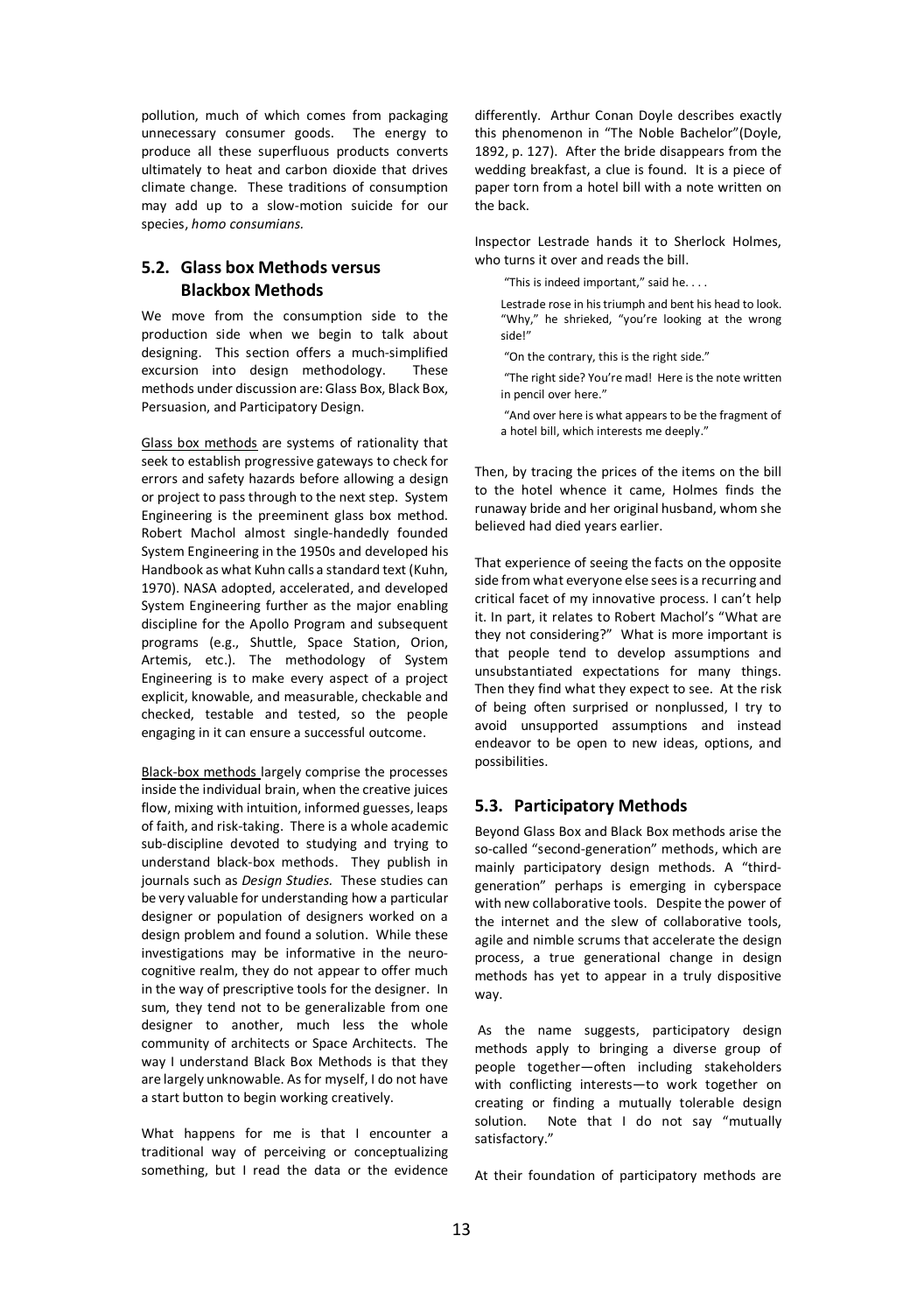rooted in the *Symmetry of Ignorance.* Each participant brings her or his expertise and local knowledge to the table. However, what each participant does not know about all the others' personal experience and insights renders everyone equally ignorant of those others' reality. Appreciating the *Symmetry of Ignorance* is a first step to equality in the participatory design process.

In participatory design projects, a winning solution may be simply one that does not anger any of the stakeholders who go through the process—or does not anger them *too much*. In the larger context of participatory design, the key step—perhaps more than in other processes—is to agree upon a design problem definition. Whereas a traditional engineering design problem definition may anchor in the bedrock of quantitative performance requirements, the design problem definition in a participatory design process depends upon a far more subjective set of determinants. A participatory design problem definition exists only insofar as there is cultural, economic, political, and social agreement among the stakeholders and, by extension, among the design professionals who may facilitate the design process for these clients.

Participatory design has become *de rigeur* among many community development, urban design, and urban planning initiatives. This transition from topdown planning à la Baron Haussmann in the 1850s and 60s in Paris or the urban renewal (aka removal) projects a century later in the United States represents an important innovation at a societal scale. However, that does not mean that every person whom the project will affect casts an equal "vote" or can exercise equal influence in the process.

# **5.4. Systems of Persuasion**

Such flashes of insight as reading the "evidence on the opposite side" may enable starting an innovation, but it is far from enough. The designer, the architect, the Space Architect must formulate the concept, document it, and find ways to persuade other people to "buy-into" it.

Take the example of a recent trend (not rising to the level of a 'movement') of "Deconstruction." The Deconstructivist mantra isJacques Derrida's insight that *at basis, all systems of rationality are systems of persuasion.* And that is true, well, and good. However, Derrida failed to grasp that *Persuasion is extremely difficult,* especially with architects' clients. Persuading people to accept an innovation is often much harder than creating the innovation itself. Advancing a space project through all the gates and checkpoints against error requires

excellent powers of persuasion. In the case of many aerospace innovations, an inventor or principal investigator can fight her entire life to put just one exploration mission, one space science experiment, one technology development across the goal line.

# **5.5. Technology Readiness Levels (TRLs)**

The two notions I employed earlier, concept formulation and proof of concept, are NASAspeak for stages in the innovation development process. Each has a NASA code word for Technology Readiness Level (TRL). Concept formulation and proof of concept are TRL-2 and TRL-3, respectively. That's right, NASA and other US government agencies have developed a scale to quantify the progress of conceiving, developing, and testing new innovations. In this culture, this tradition, nothing can really exist or truly stand on its own unless there is some way to measure its progress.

### **5.6. Preventative Methods**

However, thinking about innovation as just another rationalizable process that institutions can quantify tells us nothing about the innovation inspiration or process itself. Comprehending the underlying creativity and creative process demands an entirely different conversation. This conversation revolves around design methodology. All methodologies are to some degree preventative — to prevent error and so are "prophylactic in their essence." It is in this vein we see the specific manifestation of System Engineering, insofar as it has evolved today.

# **5.7. Figures of Merit (FoM)**

In current practice, System Engineering analyses stand on foundation stones known as Figures of Merit (FoM). A project may write its FoMs in two different but parallel ways. The colloquial way is to express the purpose. The technical and even legalistic way is to express the performance metric associated with the FoM. TABLE 1 shows the FoMs that the Northrop Grumman Team pursued for NASA's Constellation Program Altair Lander (2006- 2010).

# **5.8. Disruption**

Disruption is a popular theme in the world in Silicon Valley, where I live while writing this essay. There, disruption is considered a *good thing.* The idea is that by introducing a technology, it is possible and desirable to upset the status quo, drive economic, cultural, and social change, and even put the oldline companies out of business. And, of course, the successful entrepreneur is supposed to rake in \$billions for her disruption.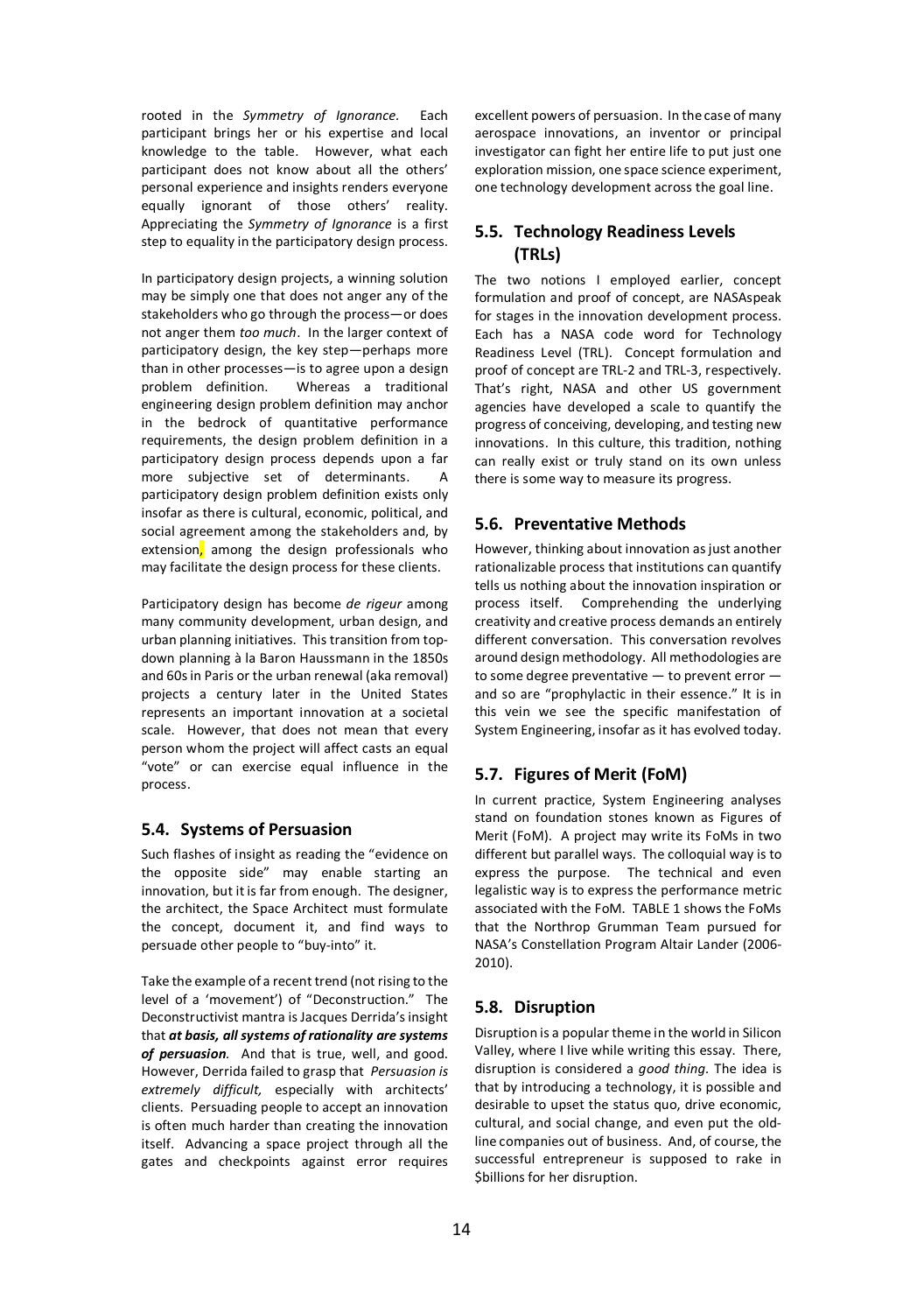What is missing from this conceit is that these new technologies are not just disrupters, they may also become powerful enablers of new forms and activities not hitherto possible or even imagined.

publicly in 1876 at the Centennial Exposition in Philadelphia. The reception it received was positive, favorable, and impressed, but the potential of it, of placing it in every office, then every home, and much later in every pocket, was far from anyone's consciousness.

To take one example, the telephone. Alexander Graham Bell first demonstrated the telephone

| TABLE 1. Figures of Merit for the Constellation Altair Lunar Lander |                                       |                                                                           |  |
|---------------------------------------------------------------------|---------------------------------------|---------------------------------------------------------------------------|--|
| Colloquial FoM                                                      | <b>Technical FoM</b>                  | FoM Metric for Reliability                                                |  |
| Safety                                                              | Probability of Loss of Crew (PLoC)    | $1/1000 = 0.999$                                                          |  |
| <b>Mission Success</b>                                              | Probability of Loss of Mission (PLoM) | $1/500 = 0.995$                                                           |  |
| Affordability                                                       | Cost per Mission                      | \$ USD determined by model                                                |  |
| Mass                                                                | Landed Payload Enabled                | Kg of payload on lunar surface from<br>the tyranny of the Rocket Equation |  |
| Crew Productivity                                                   | Crew Productivity (CP)                | (Cohen, Houk, 2010)                                                       |  |

What made the telephone economically and commercially viable was the development of the skyscraper. All of a sudden, there were hundreds, even thousands of people working for large business concerns, all within one building. Talking to other people meant traveling vertically in the building. Certainly, there were elevators, but they were slow and often temperamental. The Skyscraper office building constituted the first ready-made market for instantaneous telephonic communication.

Thomas Edison developed the electrical power generating plant, which he considered his most important invention because it enabled so many hundreds of other electrical devices. $<sup>1</sup>$  The Edison-</sup> type power plant made it possible to operate electric lighting, electric motors, and telephones without the weak, unreliable batteries that powered the precursor telegraph systems.

Communication technologies probably demonstrate the most consistent disruptive effect and the most dramatic impact over the longest period of time of any "disruptive technology." Consider the societal changes and improvements that arose from each of these innovations in accuracy, audience size, fidelity, and speed:

- National postal system, including post roads and stamps (circa 1789 in the USA),
- Telegraph (1848),
- Telephone (1876),
- Radio (~1900)
- Television (1936)
- Internet (1968)
- Macintosh Computer (1984)
- Cellular phones (~1990)
- Smart phones (~2005)

The greatest scientific controversy about Thomas Edison's work concerned his claim to "divide electricity" by inventing the parallel circuit. His contemporaries simply could not believe that it was possible for the parallel circuit to operate as Edison claimed. Today, the parallel circuit is the cardiovascular system of nearly every artifact that uses electricity.

### **6. Discussion**

To conclude, we look at the pros and cons, advantages and disadvantages of tradition and innovation. None of these assessments are dispositive or final. They fall more along the lines of "the preponderance of evidence." Here are some quick examples.

# **6.1. The Misuses and Uses of Tradition**

It is too easy to be glib about Tradition in this context. The misuses can be anything any of us have wanted to get away from. The uses connect to all kinds of nostalgic and sentimental memories and the feelings associated with them.

#### Misuses

The quintessential misuses of tradition are:

- To oppose an innovation because of old habits without regard to performance improvements.
- "That will never work because we've always done it *this* way."
- Because of reasons unrelated to the

Dearborn, Michigan.

 <sup>1</sup> You can see a complete Edison power plant intact at the Henry Ford Museum/Greenfield Village in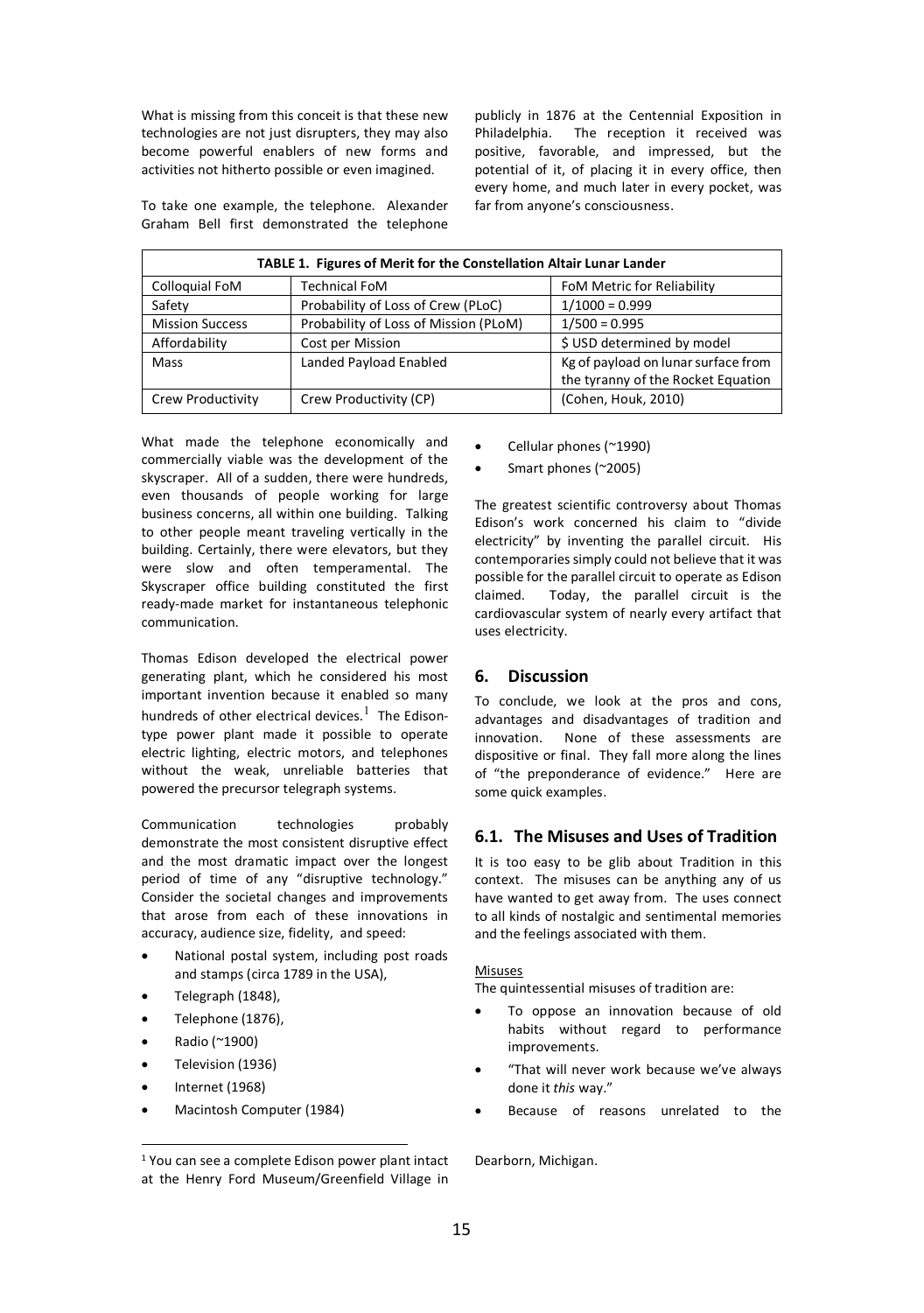innovation itself:

- The cardinals supposedly telling Galileo they would not look through his telescope at the moons of Jupiter because if what he claimed was true, they would be "committing blasphemy."
- Antisemitism, burning witches, racism, atavistic nationalism, and other abhorrent ideologies and practices.

#### Uses of Tradition

- Ethics and rule of law in regulating space transportation—commercial, governmental, or private.
- The historic architectural theorists speak directly to us now. (e.g. Vitruvius, Palladio, etc.)
- Understanding the cultural, economic, environmental, political, social context of a building site and setting.

#### Benefits of Tradition

- Maintain one's comfort zone.
- Afford certainty (whether deserved or not) about the nature of reality.
- Transmit cultural, ethical, and social values to the next generation.
- Sustain and operate within well-understood engineering analysis, design methods, means of production, and standards for reliability and safety.

# **6.2. The Misuses and Uses of Innovation**

Our generation (i.e., mine), the "Baby Boom" generation, is the first to have its existence—or at least birth cohort—bounded by two major technological events: the atomic bomb at Hiroshima and Nagasaki and the Apollo landings on the Moon. These events constitute the nadir and the apex of human innovation and accomplishment.

Misuses of Innovation

- Twitter: Can one prove that anyone who posts to Twitter is not a total idiot?
- Nuclear weapons: We are still living with an existential threat for our species and ecosystem that is far more immediate than the threat of climate change.
- Climate Change caused by human action.

#### Uses of Innovation

Almost everything we take for granted today—or at almost any moment in our toobusy lives.

- Medicine: the control of infection.
- Computerization: A smartphone has more computational power than existed in the entire world when I was born and probably than when I graduated from college.
- Instantaneous communications

# **6.3. The Costs and Risks of Innovating**

Everything new comes at a cost. Even if something does not go horribly wrong (e.g., Bhopal, Challenger, Chernobyl, thalidomide), there are costs and risks.

- Risk of Failure and its cost both financially and to mental health.
- Risk of liability for unanticipated consequences.
- Risk of putting people out of work who cannot then find jobs with their existing skills.

#### **6.4. Benefits of Innovation**

- Make the world a better place, etc.
- Acquire wealth and power.
- Protect public health & safety Definition of a Licensed Architect or Professional Engineer
- Reduce wasteful consumption
- Protect the environment
- Improve efficiency in many areas of process
- Enhance communication
- Resolve disputes without violence or war.

### **7. Conclusion**

This essay presents one architect's understanding of how innovation and tradition interact in Space Architecture. From an ontological perspective, unless one knows and comprehends the design precedents and the traditions they embody, one cannot *anticipate* or *comprehend* what constitutes a *true innovation* or if such is needed. I say ontological instead of epistemological or phenomenological perspective because architecture, design, and engineering consist of so much more than *knowledge*, *per se*. Space Architecture goes to the study of being—and surviving—in space. It is the study, theory, and practice of design for space living and working environments. These environments can and will support crews, bases, settlements, towns, and cities in orbital microgravity and in partial gravity on the Moon, Mars, and beyond.

There is an unfortunate but perhaps natural tendency among people who contemplate the